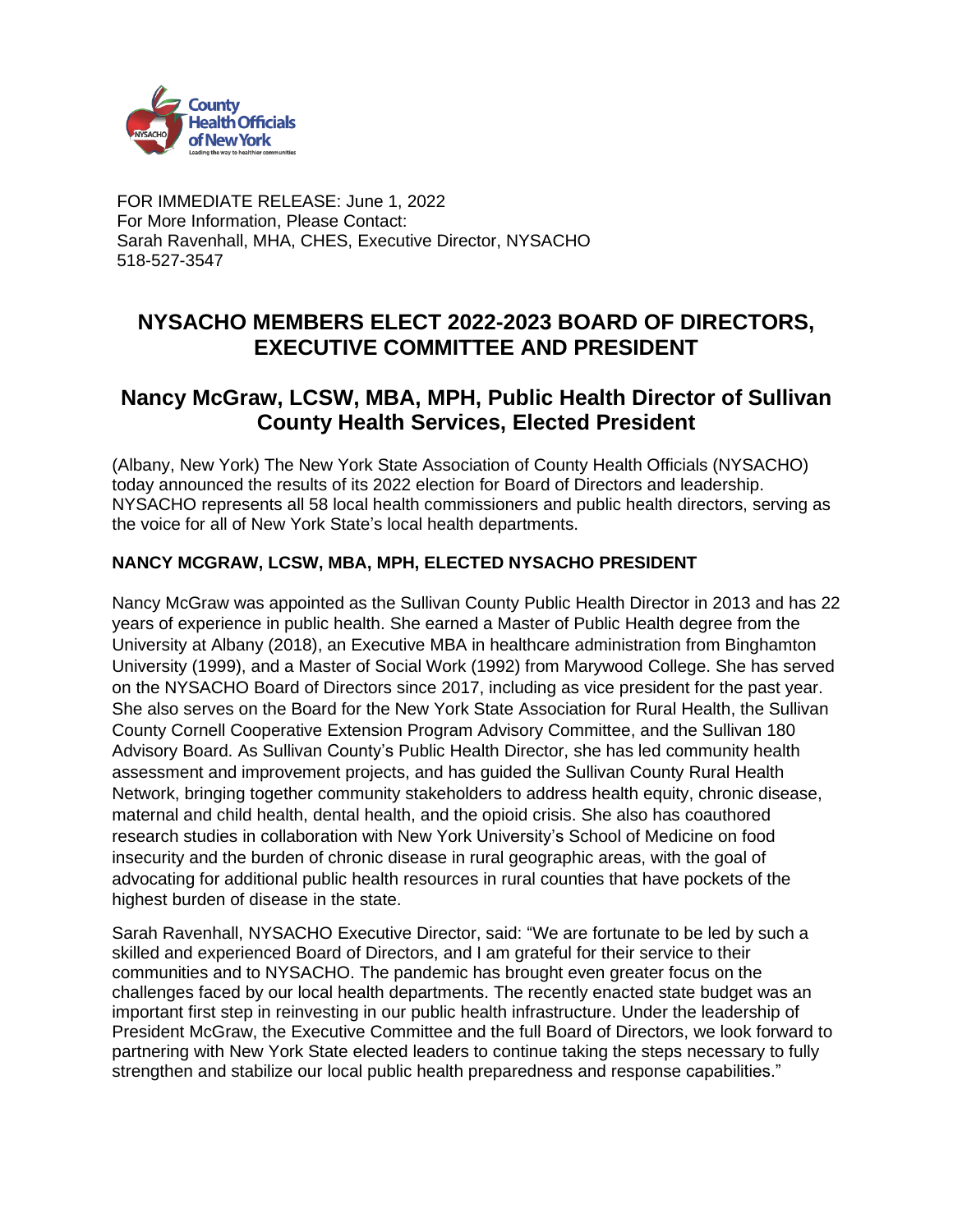President Nancy McGraw said: "I'm deeply honored to be elected by my colleagues to lead such an esteemed, knowledgeable, and committed Board of Directors and membership. New York State is incredibly diverse, which requires our policies and investments to address issues that uniquely impact urban, suburban, and rural communities. I'm excited to build on this year's momentum to reinvest in public health and improve the health and well-being of every community across New York State."

Ms. McGraw's leadership team is joined by Dr. Irina Gelman, Commissioner of Health for Orange County, who was elected as Vice-President/President-Elect. Dr. Gelman joined the NYSACHO Board in 2016 and brings her expertise in telehealth, as well as her clinical expertise, to the NYSACHO Executive Committee. Dr. Gelman also served as the co-chair of NYSACHO's emerging issues committee, addressing such issues as opioid use, cannabis regulation and emergency preparedness.

The NYSACHO Board is also joined by newly elected director Diane Devlin, Public Health Director for Wayne County. Ms. Devlin has served as public health director for Wayne County since 2008 and lead her department's efforts to achieve national public health accreditation as part of a collaborative accreditation process with Ontario, Schuyler, Seneca, Steuben, and Yates Counties.

The full slate of elected Directors includes:

- Nancy McGraw, LCSW, MBA, MPH—NYSACHO President\*, Public Health Director, Sullivan County Public Health Services

- Irina Gelman, DPM, MPH—Vice President/Treasurer\*, Commissioner, Orange County Health **Department** 

- Indu Gupta, MD, MPH, MA, FACP—Past President\*, Commissioner, Onondaga County Health **Department** 

- Linda Beers, MPH, Public Health Director/Director of Services for Children with Disabilities, Essex County Public Health Department

- Heidi Bond, BSN, CPH, Director of Public Health/Director of Patient Services, Otsego County Health Department

- Diane M. Devlin, MS, RN, BSN, Director of Public Health, Wayne County Public Health

- Amy E. Gildemeister, PhD, Director of Public Health, Schoharie County Department of Health

- Sami Jarrah, MPH, CFO/Deputy Commissioner, NYC Department of Health and Mental **Hygiene** 

- Michael Mendoza, MD, MPH, MS, FAAFP, Commissioner of Public Health, Monroe County Health Department

- Paul A. Pettit, MSL, CPH, Public Health Director, Genesee County Public Health Department and Orleans County Health Department

- Carol M. Smith, MD, MPH, Commissioner of Health and Mental Health, Ulster County Health **Department**